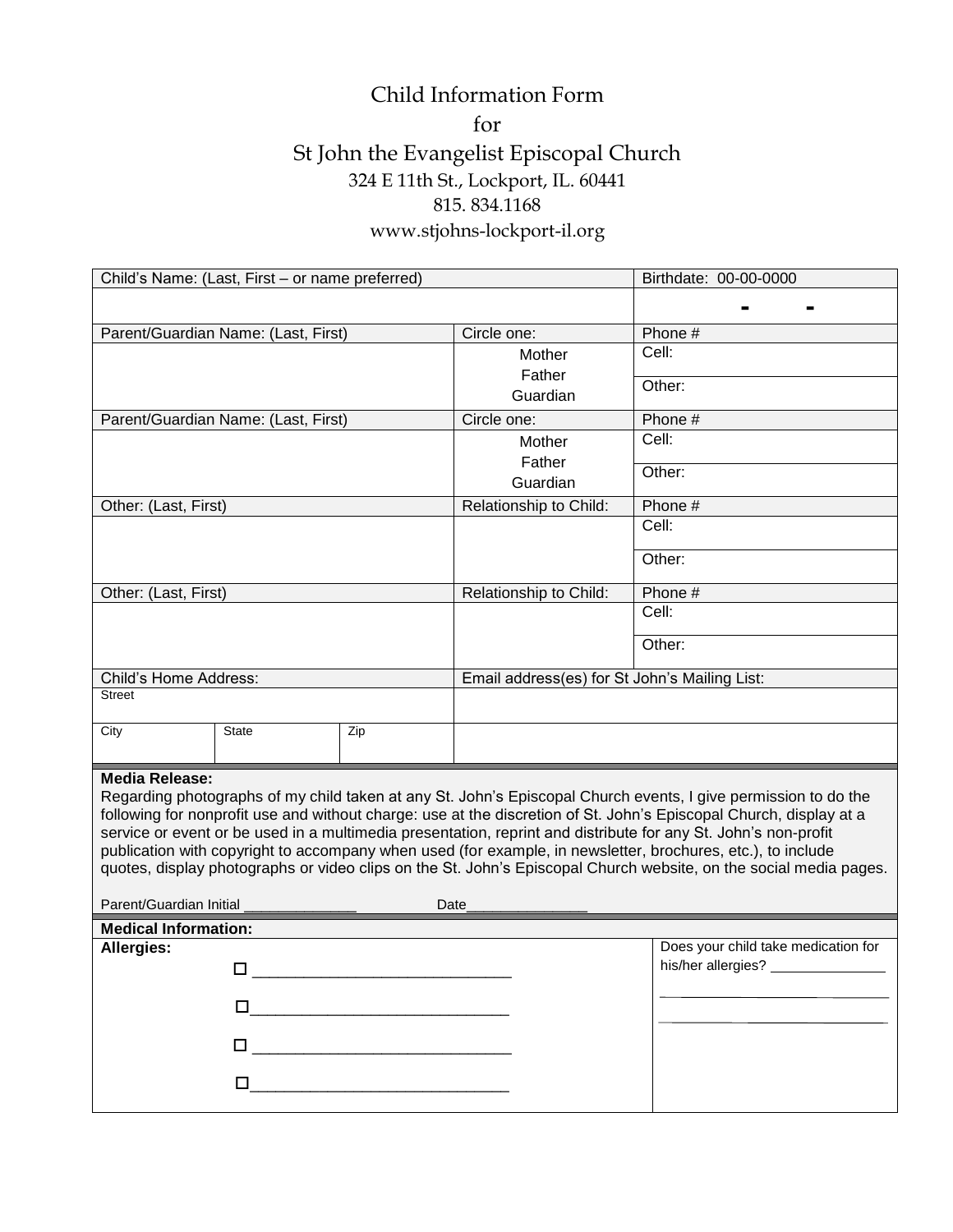| <b>Other Medical Needs:</b><br>$\Box$ My child has asthma.                                                                                                                                                                  | $\Box$ My child wears glasses.                | $\Box$ My child wears hearing                       |  |  |  |  |
|-----------------------------------------------------------------------------------------------------------------------------------------------------------------------------------------------------------------------------|-----------------------------------------------|-----------------------------------------------------|--|--|--|--|
| aides.                                                                                                                                                                                                                      |                                               |                                                     |  |  |  |  |
| $\Box$ My child has dietary restrictions.<br>restrictions.                                                                                                                                                                  | $\Box$ My child is diabetic.                  | $\Box$ My child has mobility                        |  |  |  |  |
| Other Medical Needs or further explanation of needs listed above:                                                                                                                                                           |                                               |                                                     |  |  |  |  |
|                                                                                                                                                                                                                             |                                               |                                                     |  |  |  |  |
|                                                                                                                                                                                                                             |                                               |                                                     |  |  |  |  |
|                                                                                                                                                                                                                             |                                               |                                                     |  |  |  |  |
|                                                                                                                                                                                                                             |                                               |                                                     |  |  |  |  |
|                                                                                                                                                                                                                             |                                               |                                                     |  |  |  |  |
|                                                                                                                                                                                                                             | Help us get to know your child!               |                                                     |  |  |  |  |
| At St John's, we respect the individual qualities and needs of ALL of our parishioners. In order for us to                                                                                                                  |                                               |                                                     |  |  |  |  |
| meet the needs of all of our children, please check or fill in any of the following boxes that may apply to<br>your child. If you would like to discuss your child's needs further, please call, email, or set up a meeting |                                               |                                                     |  |  |  |  |
| with Shawn M. Schreiner, Vicar (priest): 815.834.1168 or vicar@stjohns-lockport-il.org.                                                                                                                                     |                                               |                                                     |  |  |  |  |
| $\Box$ My child has attentional                                                                                                                                                                                             |                                               |                                                     |  |  |  |  |
| difficulties, compared to his/her                                                                                                                                                                                           | My child works best with other children.<br>□ |                                                     |  |  |  |  |
| same age peers.                                                                                                                                                                                                             | My child works best independently.<br>ப       |                                                     |  |  |  |  |
| My child loves to move.                                                                                                                                                                                                     | My child loves to talk.<br>ப                  |                                                     |  |  |  |  |
|                                                                                                                                                                                                                             | My child is very quiet.<br>□                  |                                                     |  |  |  |  |
| My child follows directions easily.                                                                                                                                                                                         | My child learns easily by listening.<br>□     |                                                     |  |  |  |  |
| Other:                                                                                                                                                                                                                      | □                                             | My child learns easily by observing.                |  |  |  |  |
|                                                                                                                                                                                                                             |                                               | My child learns easily through hands-on activities. |  |  |  |  |
|                                                                                                                                                                                                                             | $\Box$ My child loves to build with           |                                                     |  |  |  |  |
|                                                                                                                                                                                                                             |                                               |                                                     |  |  |  |  |
|                                                                                                                                                                                                                             | My child loves to create with<br>ப            |                                                     |  |  |  |  |
|                                                                                                                                                                                                                             |                                               |                                                     |  |  |  |  |
|                                                                                                                                                                                                                             | Ц                                             | My child loves to be challenged to figure something |  |  |  |  |
|                                                                                                                                                                                                                             | out. (logically or mathematically)            |                                                     |  |  |  |  |
|                                                                                                                                                                                                                             | My child loves music and/or dancing.<br>Ц     |                                                     |  |  |  |  |
|                                                                                                                                                                                                                             |                                               |                                                     |  |  |  |  |
|                                                                                                                                                                                                                             |                                               |                                                     |  |  |  |  |
| Our goal is for all children and their families to feel welcome and comfortable at St John's. We strive to                                                                                                                  |                                               |                                                     |  |  |  |  |
| provide an environment where our children are excited to be members of our faith community. We                                                                                                                              |                                               |                                                     |  |  |  |  |

*provide an environment where our children are excited to be members of our faith community. We provide "activity bags" at both entrances of the church so that children may grab one as they enter church to read, color, and/or play with during the worship service. For some children, we know that being given an opportunity to "fidget" during the service will enhance their ability to focus. We are making "fidget items" available in both entrances of the church for any children who would benefit from this strategy as they participate in our services.*